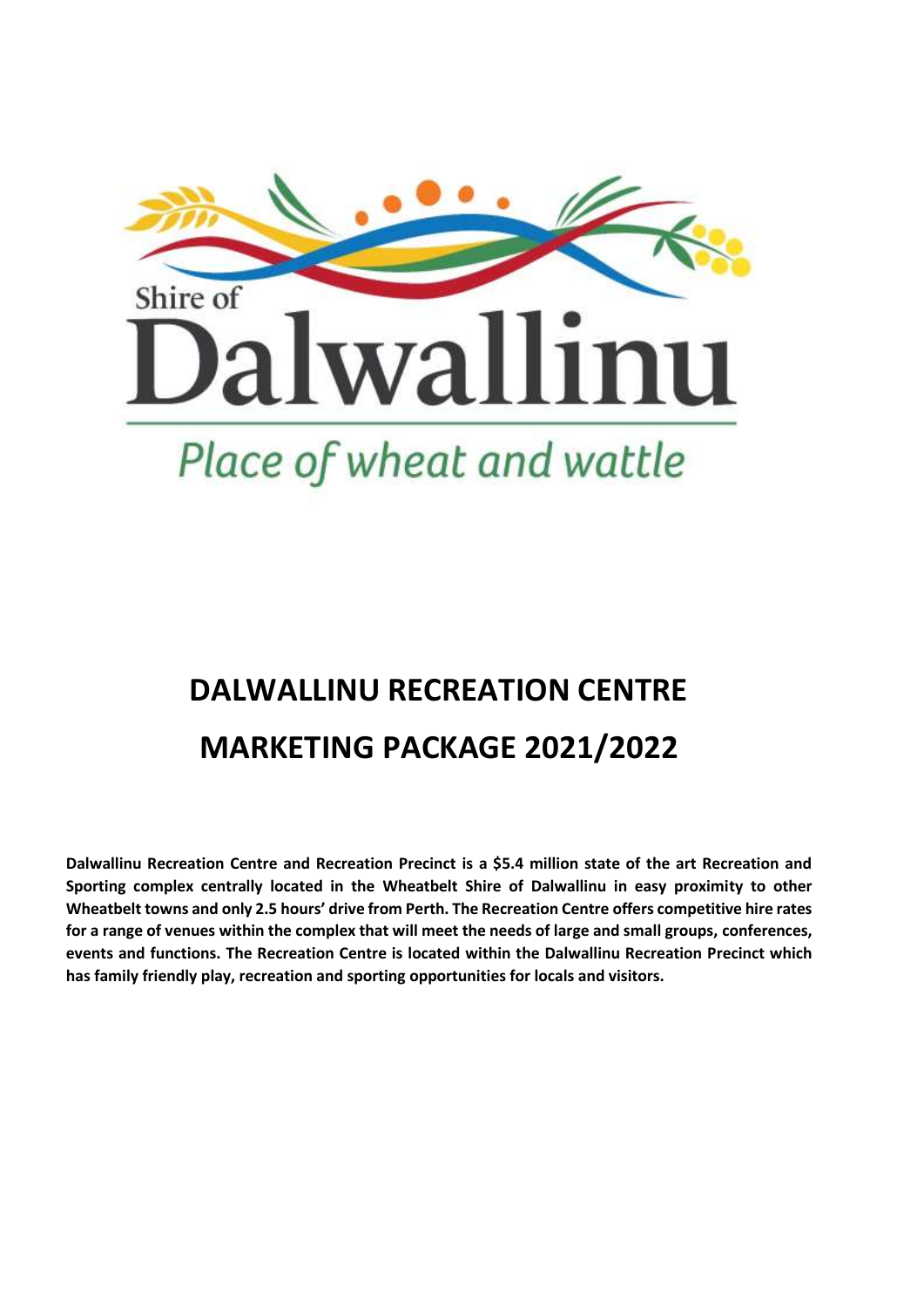#### **Hire Options**

#### **1. Full Complex.**



#### **Daily Hire Cost: \$758.00 (8am-midnight)**

**Resources:** The Dalwallinu Recreation Centre consists of:

- Large air conditioned function room with views to playing fields, and alfresco, AV and audio equipment, seating for 180, standing 300, double door and bar access to kitchen
- Fully equipped large commercial kitchen located at the centre of the building with kitchen and bar cool rooms, dishwasher, glass washer and bar access to all sides
- Meeting room with 12 seater boardroom table, AV, whiteboard, blinds and air conditioning
- Indoor sports hall with line-marking for multiple sports, audio equipment, large cooling fans and double door and bar access to kitchen
- Glass wall foyer with views to forecourt, lawns and car park. Able to accommodate functions for up to 50 people, with casual seating, bar tables and door and bar access to kitchen. Air conditioned, viewing window to indoor playing courts
- Bathrooms, UAT, baby change accessible from foyer
- Home and away change rooms, umpires room located on east of building facing playing fields
- Outside bathrooms located to south of building adjacent to carpark
- External verandas with views to playing fields, bar access to kitchen on north side from alfresco area

#### **Full details of each venue within the Centre, applicable fees & charges follow**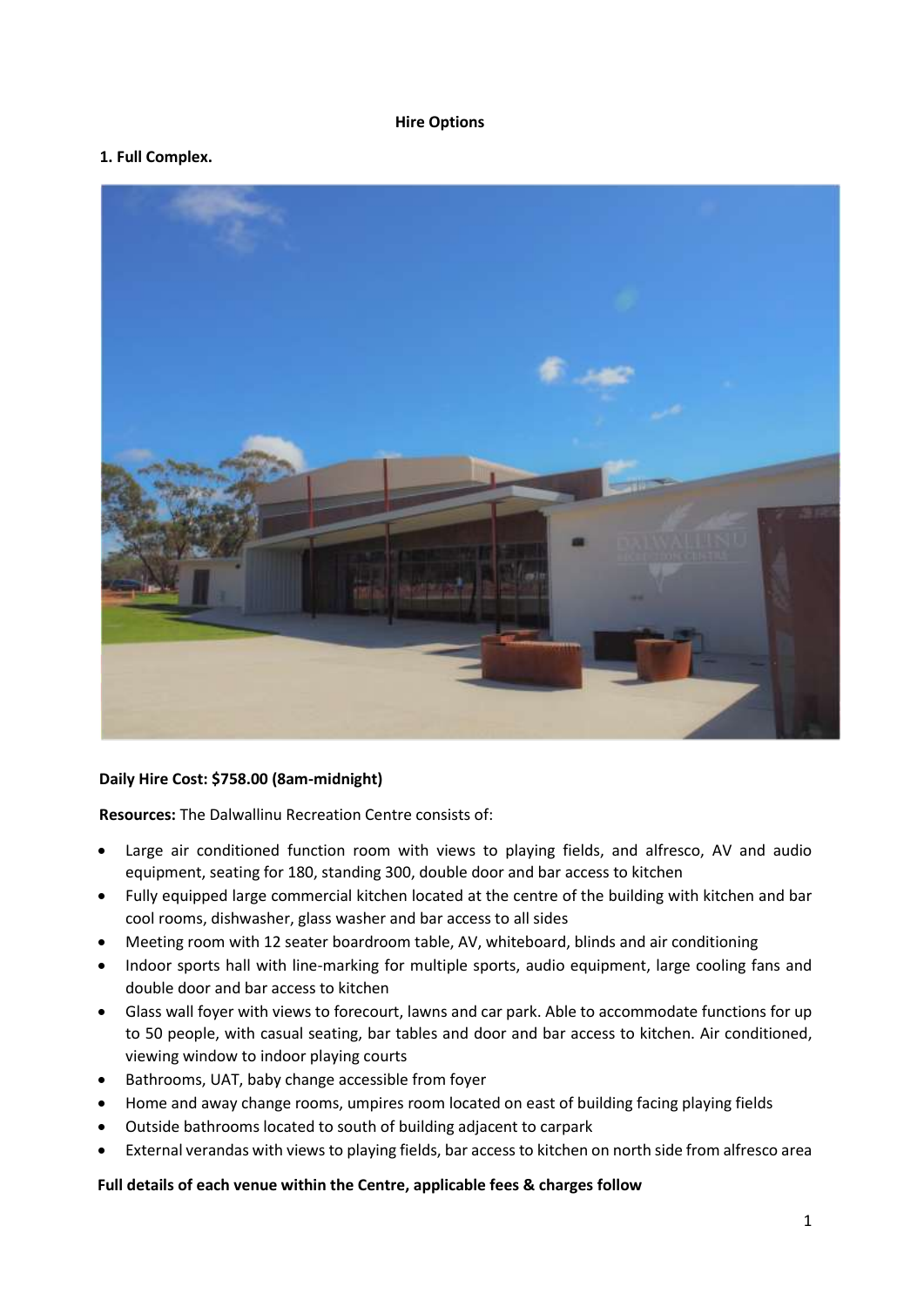#### **2. Function Room.**



#### **Daily Hire Cost: \$354.00 (8am-midnight)**

**Capacity:** 180 seated, 300 standing.

**Features:** AV & audio equipment including large drop down screen, microphones, surround sound, TV, laptop computer. (Bond applies for use of AV & audio equipment).

10 Round tables each seating 8; 200 chairs; 10 trestle tables. Tablecloths available to hire.

Double door kitchen access, 2 bar windows into kitchen and bar. Full length glass windows on east of room with views to playing fields; full length glass windows to north of room with views to alfresco, swimming pool and childrens' play area; air conditioned; hearing loop; chair & table storage; dance floor.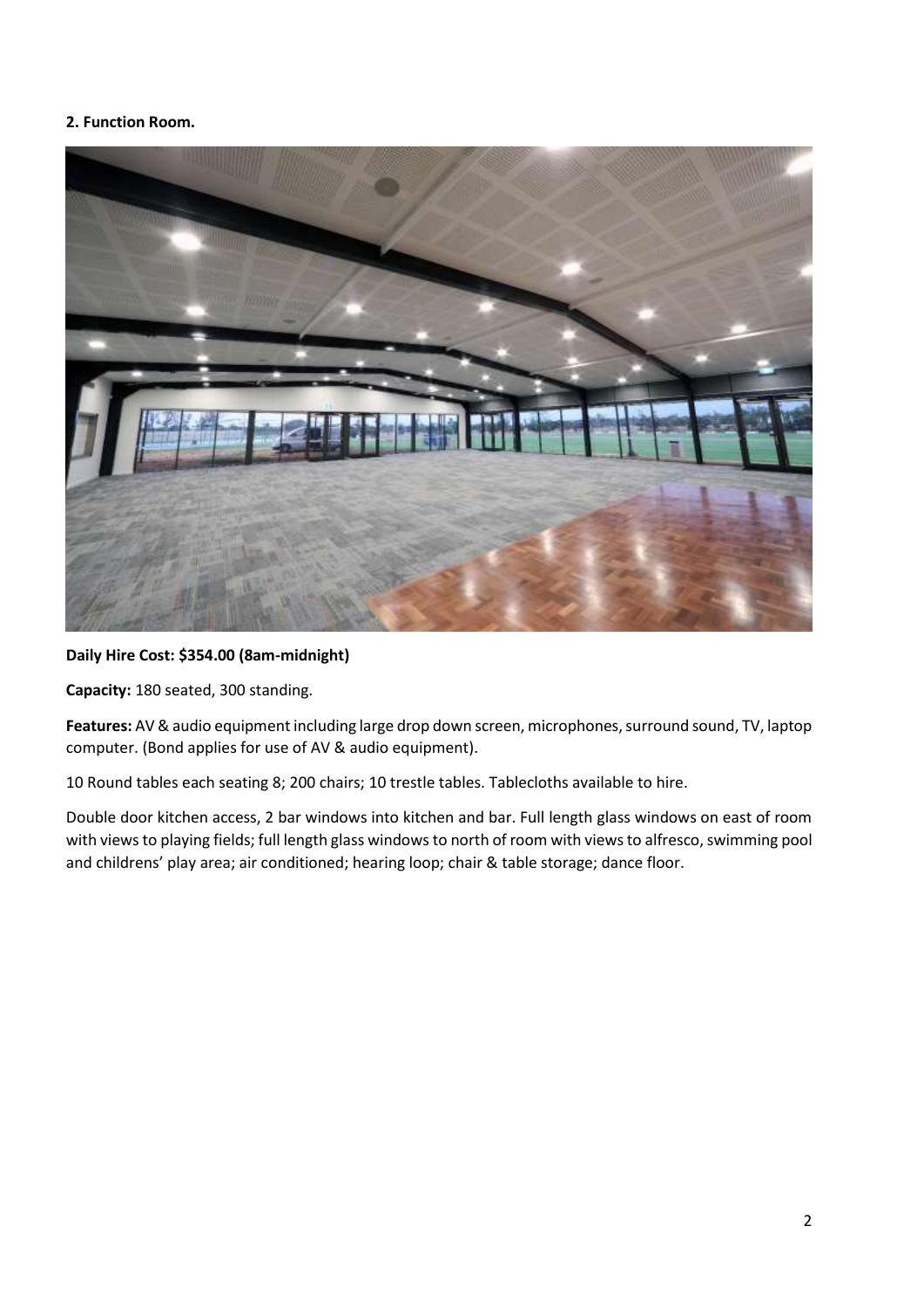#### **3. Kitchen.**



**Daily Hire Cost: \$121.00 (8am-midnight)**

**Features:** Full commercial kitchen with kitchen and bar cool rooms. Accessed from foyer, trafficable path to foyer entry for deliveries. Gas stove, glass washer, dishwasher, everhot boiling water taps, bain marie, microwaves, bar openings to all sides including basketball court, function room, outdoor alfresco and foyer. Double door access to function room & indoor playing courts. Fully stocked with kitchen and dining equipment (equipment list on page 9).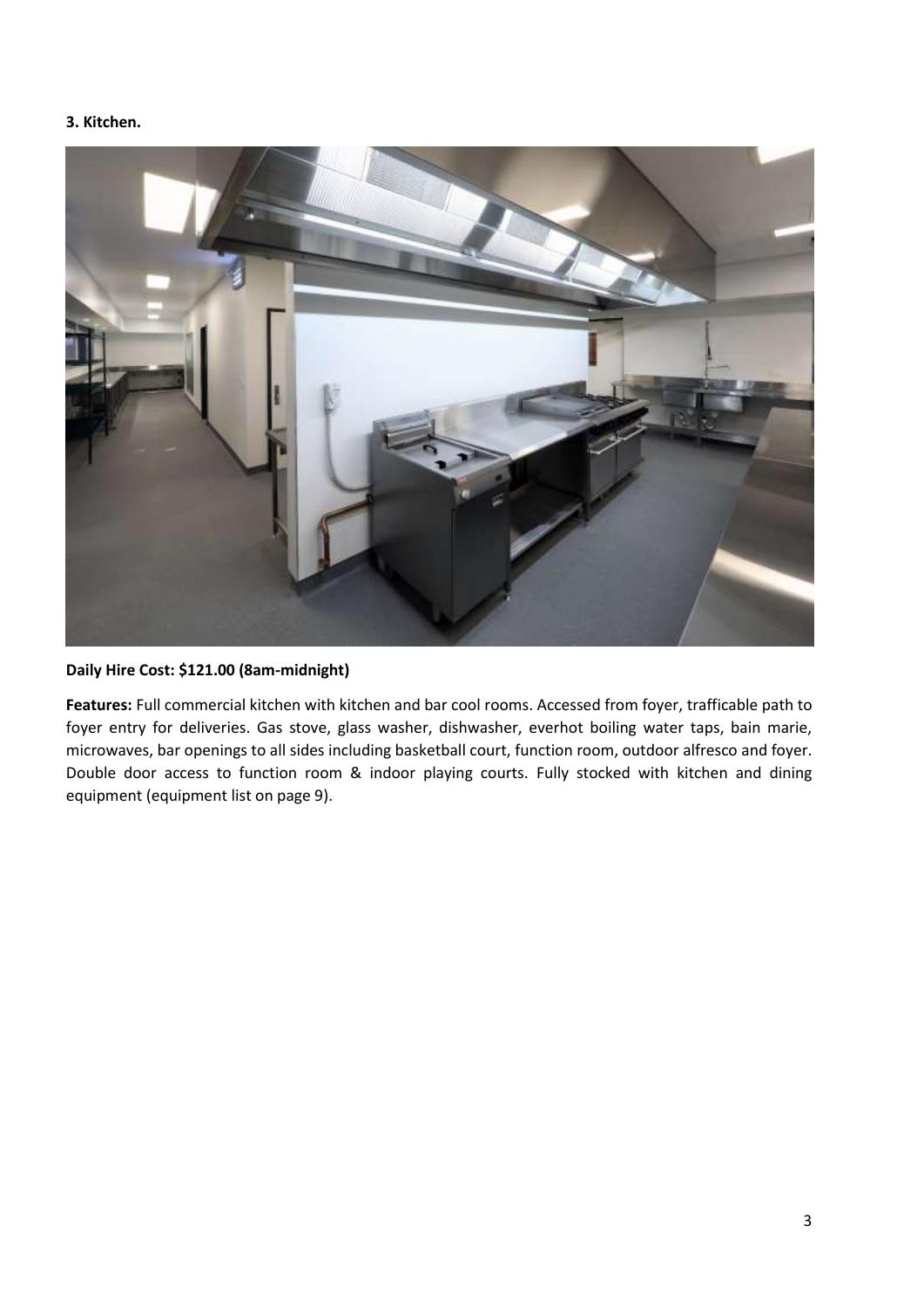# **4. Meeting Room.**



**Daily Hire Cost: Meeting room Only- \$71.00; Meeting Room & Kitchen \$152.00 (8am-midnight)**

**Features:** AV & audio equipment. (Bond applies for use of AV & audio equipment). Boardroom table seating 12. Private space able to be closed and darkened for presentations.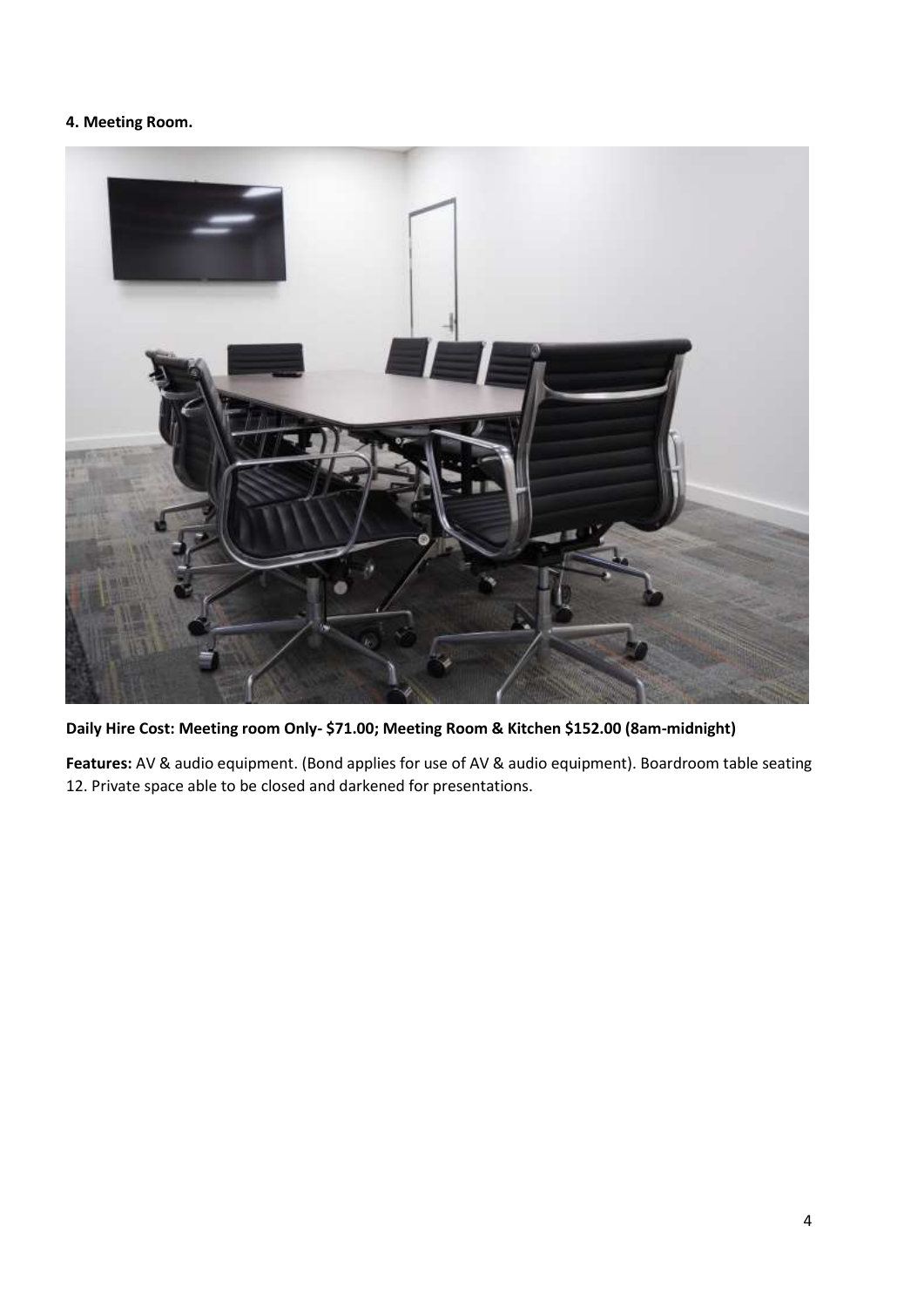#### **5. Indoor Sports Hall.**



**Daily Hire Cost: \$202.00 Indoor Sports Hall inc Kitchen- \$354.00 (8am-midnight)**

**Features:** Hardwood floor with range of sports marked including basketball, netball, volleyball, badminton, indoor soccer, indoor tennis, indoor hockey. Audio equipment including surround sound & microphones. (Bond applies for use of audio equipment). Large cooling fans. Bar access from kitchen x 2. Grandstand seating. External access to alfresco area at north end of courts, access to Recreation Precinct from western side of courts; access to pool toilets, first aid room and change rooms from northern end of courts. Limited storage for sporting group equipment (in consultation with SoDL).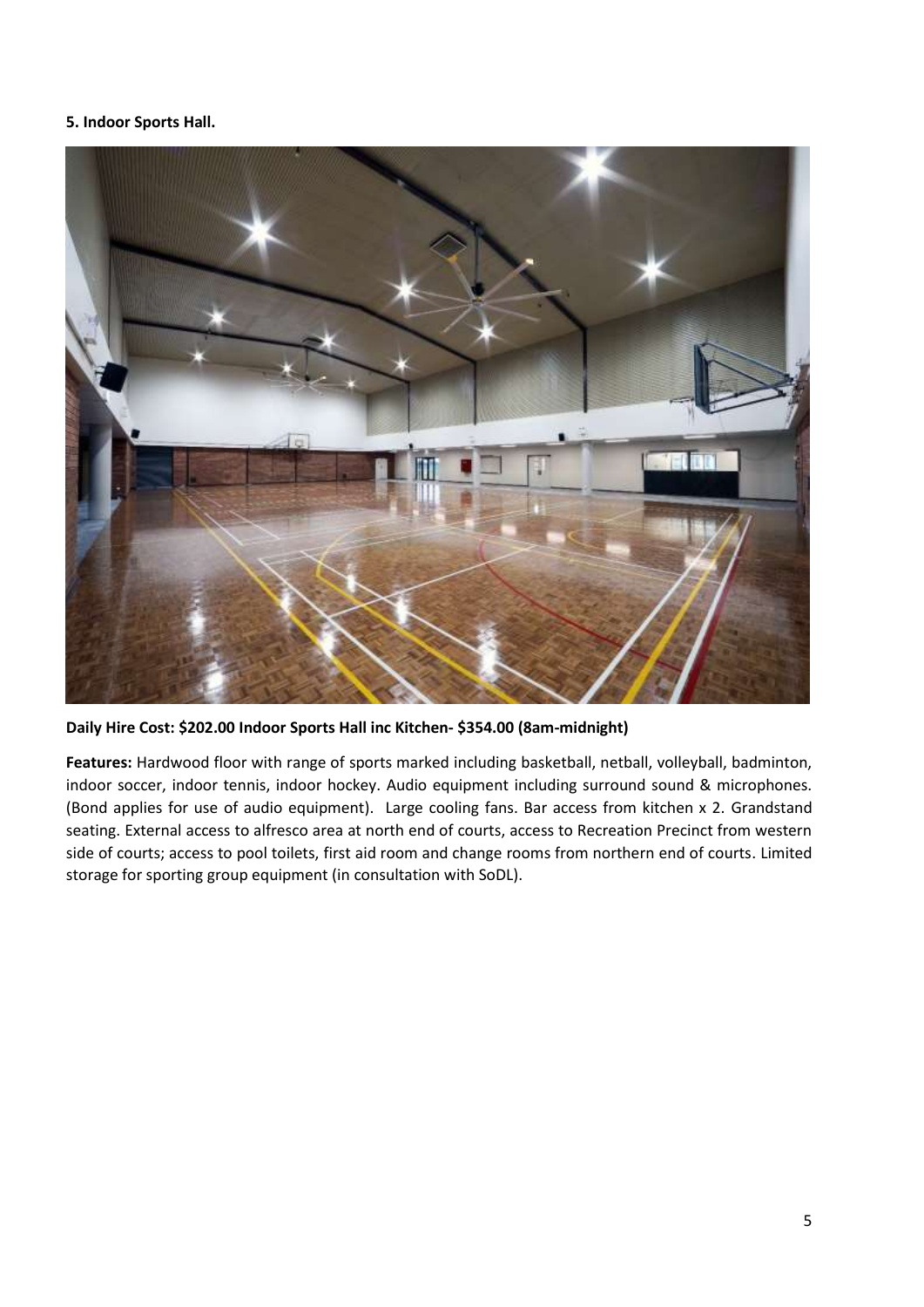#### **6. Foyer.**

![](_page_6_Picture_1.jpeg)

**Daily Hire cost: Foyer Only- \$71.00; Foyer & Kitchen- \$152.00 (8am-midnight)**

**Features:** Able to accommodate groups of up to 50. Bar & door access into kitchen. Fans and air conditioning. Casual seating & bar tables. Access to bathroom, viewing window into indoor sports hall. Glass wall on south of room with view to carpark, lawns and forecourt.

Bathrooms, Universal Access Toilet (UAT) and baby change facilities accessed from Recreation Centre foyer.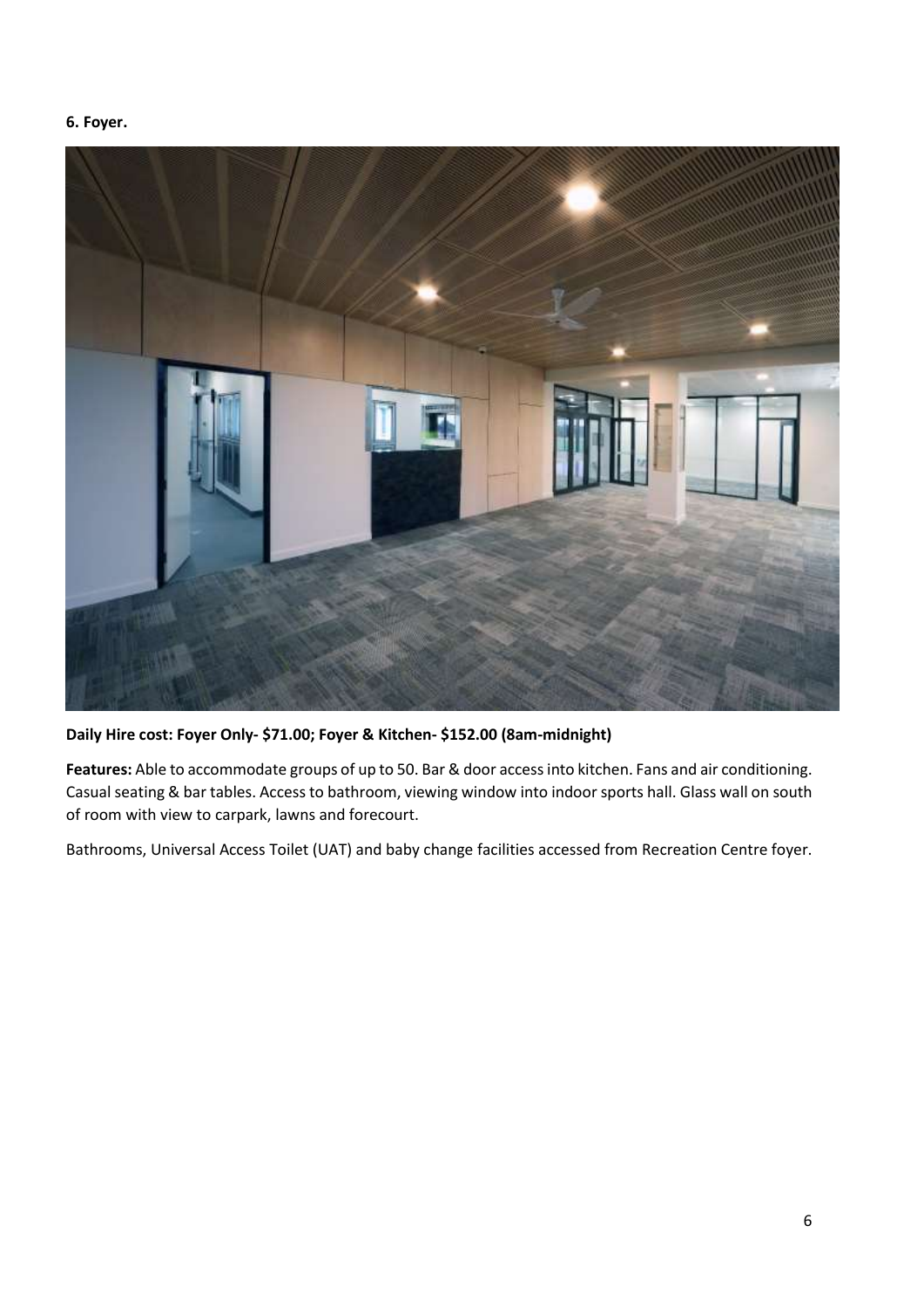#### **7. Commercial Gym**

![](_page_7_Picture_1.jpeg)

#### **Features:**

Fully equipped 24 hour commercial gym. Annual memberships payable fortnightly, monthly or annually and casual weekly memberships available. Electronic fob access from south of Recreation Centre. No access to Recreation Centre from gym, outside bathrooms located to south of centre open 24/7. CCTV monitoring. Please note: gym access is only available with purchase of membership. Memberships are not transferable, no club memberships apply.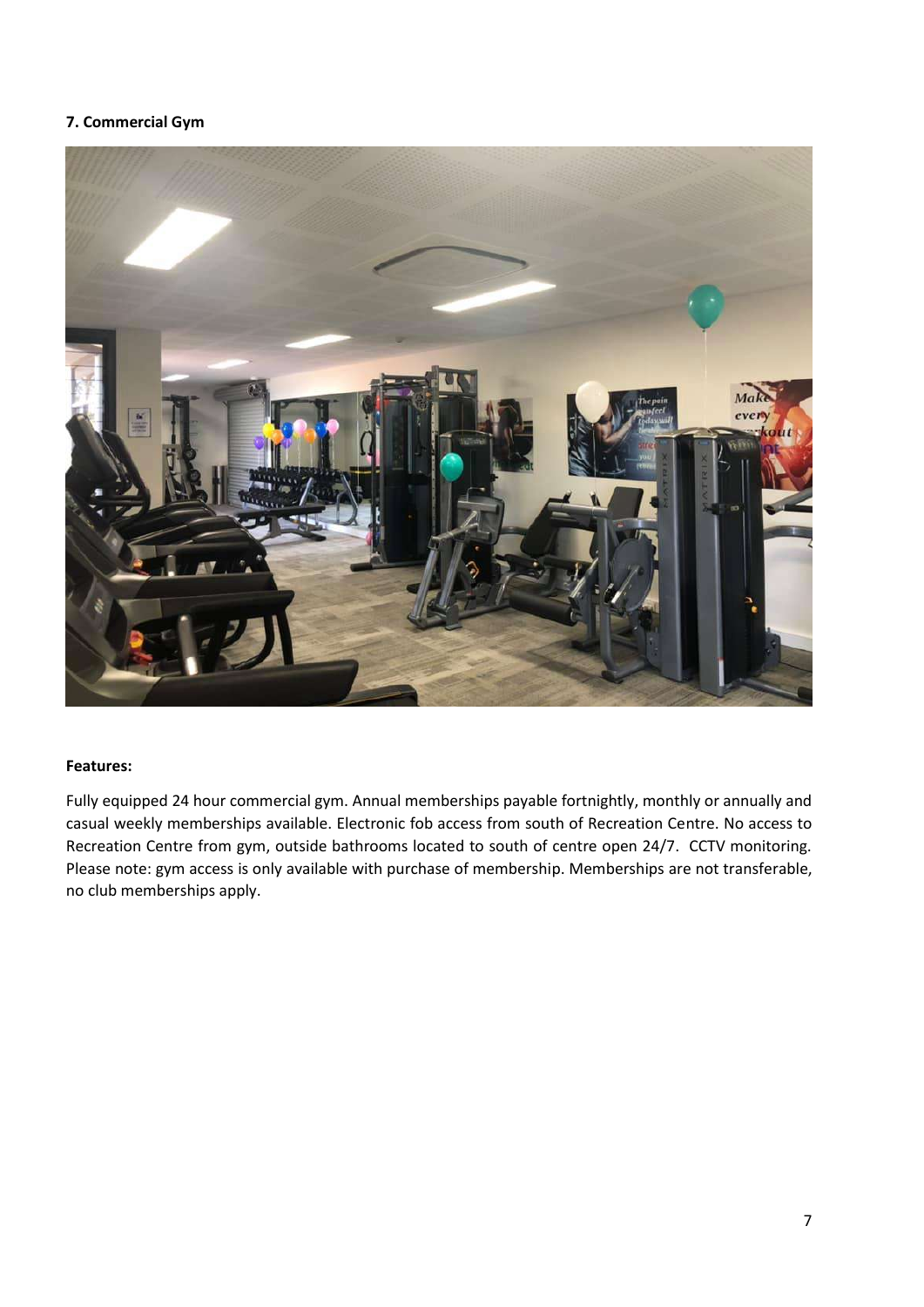#### **8. Recreation Precinct.**

![](_page_8_Picture_1.jpeg)

#### **Features:**

Community hub with shaded seating, BBQ, water fountain, landscaping, outdoor podium, views to outdoor multi-purpose court.

Universal Access toilet block adjacent to Community Hub and Sports Club.

Childrens' play areas including scooter/skateboard track, musical play and climbing elements.

Sporting facilities including aquatic centre, outdoor multi-purpose court, squash courts, golf course and playing fields. Fees & charges apply for use of sporting facilities. No charges apply for use of community hub, BBQ & play areas.

Shaded seating adjacent to playing fields.

Grassed and shaded areas with casual seating.

Sports Club with bowling green (privately run).

**Please note:** the Recreation Precinct is pedestrian access only with the exception of emergency and maintenance vehicles. There is ample parking to the south of the Recreation Centre, south of the squash courts and on the old basketball courts. Limited parking is available to the east of the multi-purpose court and around the playing fields.

**Thanks to Lottery West for their generous support of the Recreation Precinct.**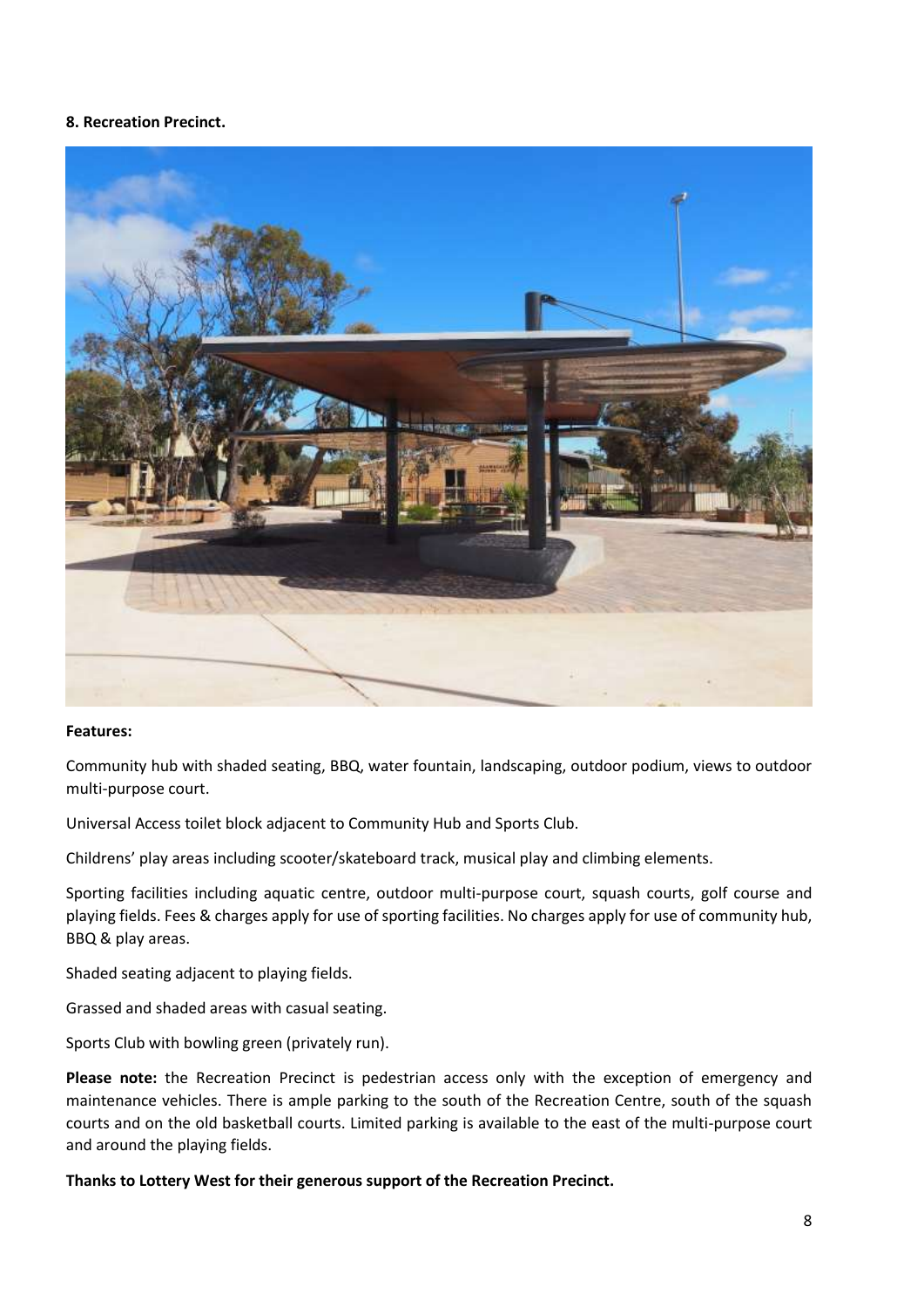| <b>Dalwallinu Recreation Centre Equipment List</b> | Stock #                 |
|----------------------------------------------------|-------------------------|
| Dinner plates                                      | 216                     |
| Side plates                                        | 216                     |
| Soup/dessert bowls                                 | 216                     |
| Coffee mugs                                        | 216                     |
| Tea cups                                           | 216                     |
| Saucers                                            | 216                     |
| Creamers                                           | 16                      |
| Water glasses                                      | 288                     |
| Wine glasses                                       | 144                     |
| Champagne glasses                                  | 144                     |
| Beer glasses (425 ml)                              | 192                     |
| Beer glasses (285 ml)                              | 96                      |
| <b>Table knives</b>                                | 216                     |
| Dessert knives                                     | 216                     |
| <b>Table forks</b>                                 | 216                     |
| Dessert forks                                      | 216                     |
| Soup spoons                                        | 216                     |
| Dessert spoons                                     | 216                     |
| Teaspoons                                          | 216                     |
| Salt & Pepper shakers                              | 10                      |
| <b>Bread knife</b>                                 | $\mathbf{1}$            |
| Cooks knives (250mm)                               | 3                       |
| Utility knives (150mm)                             | $\overline{\mathbf{3}}$ |
| Cutting boards (red)                               | $\overline{2}$          |
| Cutting boards (blue)                              | $\overline{2}$          |
| Cutting boards (yellow)                            | $\overline{2}$          |
| Frypans                                            | $\mathbf 1$             |
| Saucepan (3.5 Litre)                               | $\overline{2}$          |
| Stockpot (19.8 litre)                              | $\mathbf{1}$            |
| Roasting pan (shallow)                             | $\overline{2}$          |
| Roasting pan (deep)                                | $\overline{2}$          |
| Cooling racks                                      | 4                       |
| Ladle                                              | $\overline{2}$          |
| Tongs                                              | 4                       |
| Gas lighter                                        | $\mathbf{1}$            |
| Cheese shakers                                     | 4                       |
| Serving spoon (slotted)                            | $\overline{2}$          |
| Serving spoon (perforated)                         | $\overline{2}$          |
| Potato masher                                      | $\mathbf{1}$            |
| Long handle turner                                 | $\overline{2}$          |
| Vegetable peelers                                  | $\overline{2}$          |
| Can opener                                         | $\mathbf{1}$            |
| Spoodles (serving spoons-red)                      | $\mathbf{1}$            |
| Spoodles (serving spoons- ivory)                   | $1\,$                   |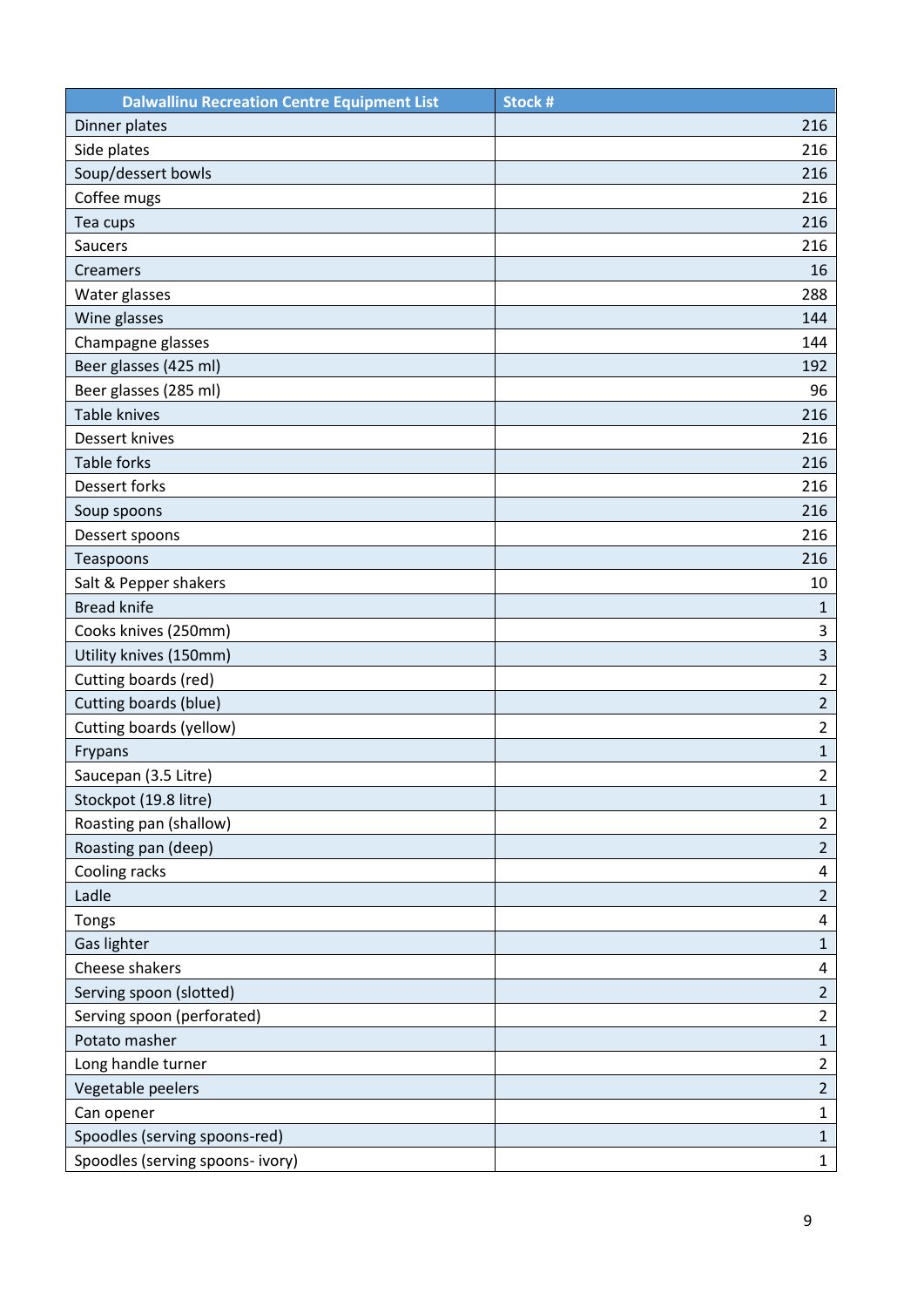| Spoodles (serving spoons-black)            | $\mathbf 1$  |
|--------------------------------------------|--------------|
| Spoodles (serving spoons-perforated ivory) | $\mathbf{1}$ |
| Spoodles (serving spoons-perforated black) | $\mathbf{1}$ |
| Spoodles (serving spoons- perforated blue) | 1            |
| Grater                                     | $\mathbf{1}$ |
| Water jugs                                 | 10           |
| Glass salad bowls                          | 8            |
| Stainless steel platters                   | 10           |
| Table cloths (Round)                       | 10           |
| Tablecloths (trestle)                      | 8            |
| Tea towels                                 | 24           |
| Colander                                   | 1            |
| Mixing bowl (4.7 litres)                   | 4            |
| Mixing bowl (6 litres)                     | 2            |
| Water cooler (gym)                         | 1            |
| Hand wipe dispensers (gym)                 | 4            |
| Red couches (foyer)                        | 2            |
| Bar tables (Foyer)                         | 3            |
| High chair                                 | 1            |
| Table trolley                              | 1            |
| Chair trolley                              | 1            |
| Round tables                               | 10           |
| Trestle tables                             | 8            |
| AV- microphone kits                        | 2            |
| AV-laptop computer                         | $\mathbf{1}$ |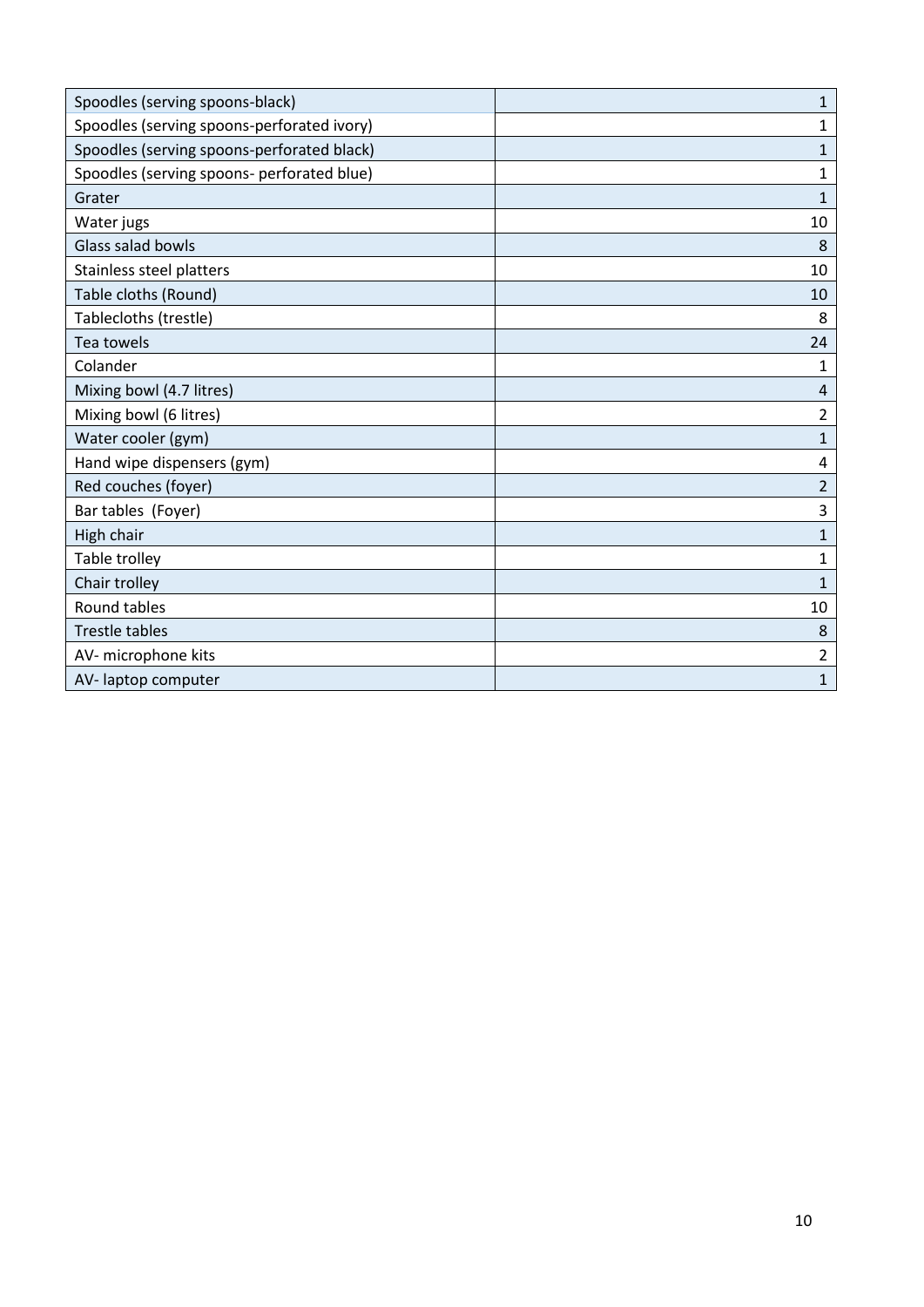# **Dalwallinu Recreation Centre Fees & Charges 2021/2022**

| <b>Location/item</b>                                                                           | <b>Frequency</b> | <b>Amount</b>  |
|------------------------------------------------------------------------------------------------|------------------|----------------|
| ** Schools receive a 50% discount on fees **<br>** Government agencies are exempt from bonds** |                  |                |
| <b>Full Complex</b>                                                                            |                  |                |
| (8am - midnight)                                                                               | Daily            | 758            |
| <b>Indoor Sports Hall</b>                                                                      |                  |                |
| (8am - midnight)                                                                               | Daily            | 202            |
| <b>Indoor Sports Hall incl. Kitchen/Bar</b>                                                    | Daily            | 303            |
| <b>Function Rm (previously Oval Rm)</b>                                                        |                  |                |
| (8am - midnight)                                                                               | Daily            | 253            |
| <b>Function Rm incl. Kitchen/Bar</b>                                                           | Daily            | 354            |
| <b>Meeting Room Only</b>                                                                       | Daily            | 71             |
| <b>Foyer Only</b>                                                                              | Daily            | 71             |
| <b>Meeting Room or Foyer incl. Kitchen/Bar</b>                                                 | Daily            | 152            |
| <b>Kitchen/Bar Only</b>                                                                        | Daily            | 121            |
| any additional cleaning (minimum 2 hours)                                                      | Hourly           | 49.50          |
| hire cost for tablecloths                                                                      | each             | $\overline{7}$ |
| <b>Replacement Access Key Card</b>                                                             | each             | 10             |
| <b>Cleaning Fee for use of Deep Fat Fryer</b>                                                  | each             | 74             |
| <b>Other Charges</b>                                                                           |                  |                |
| Multi-purpose courts light usage                                                               | Hourly           | 20             |
| Indoor Sports Hire (eg Basketball, Netball)                                                    | Per season       | 660            |
| - includes use of Outdoor Courts                                                               |                  |                |
| - Limit One Hiring Per Week                                                                    |                  |                |
| Junior Sports Hire                                                                             | Per season       | 50% of charge  |
| Oval & Changerooms                                                                             | Daily            | 206            |
| Oval                                                                                           | Daily            | 77             |
| Squash Court                                                                                   | half hour        | 5              |
| Ag Society & Art Festival (Whole Complex plus<br>meeting room up to 10 times                   |                  | 760            |
| Dalwallinu Football Club - All Home Games and<br>training sessions                             |                  | 3,540          |
| <b>Recreation Centre Bonds (Government</b><br>agencies are exempt from bonds)                  |                  |                |
| <b>Full Complex</b>                                                                            | Per hire         | 450            |
| <b>Main Hall</b>                                                                               | Per hire         | 350            |
| <b>Meeting Room</b>                                                                            | Per hire         | 50             |
| Oval Bond for commercial use                                                                   | Per hire         | 500            |
| Tennis nets and court poles                                                                    | Per hire         | 34             |
| Oval Light Key                                                                                 | Per key          | 70             |
| Any Other Key                                                                                  | Per key          | 70             |
| Microphones                                                                                    | per mike         | 100            |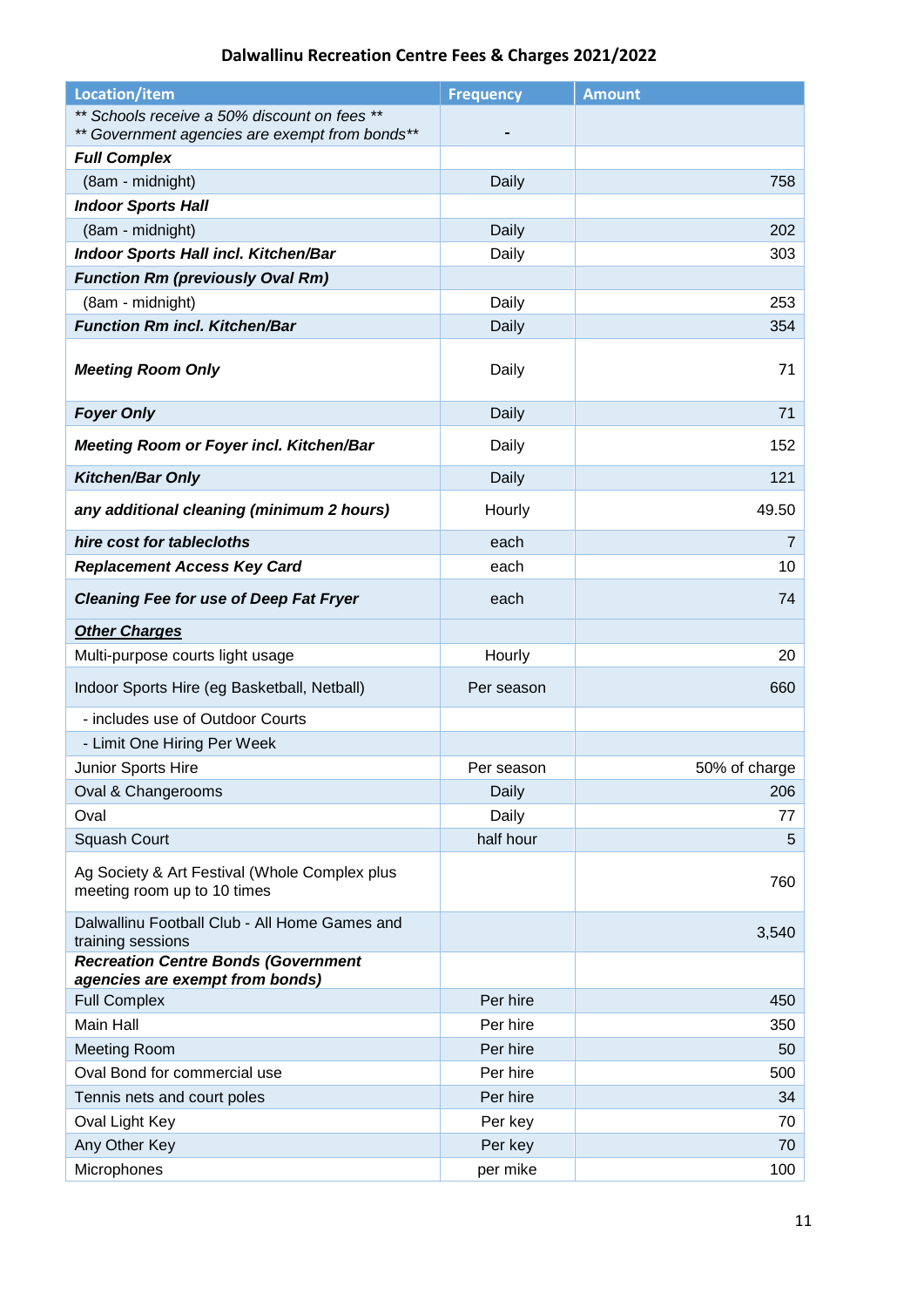| <b>Gymnasium Charges</b>                                                                         |             |       |
|--------------------------------------------------------------------------------------------------|-------------|-------|
| Up Front fee                                                                                     | Annual      | 702   |
| Up front fee paid by direct debit only                                                           | Monthly     | 65    |
| Up front fee paid by direct debit only                                                           | Fortnightly | 30    |
| Plus- Access Card fee- non-refundable                                                            | One off     | 10    |
| Corporate Membership (5 Memberships minimum)                                                     | Annual      | 3,000 |
| Each extra corporate member                                                                      | Annual      | 550   |
| Casual gym charges                                                                               |             |       |
| (casual option is for non-Shire residents<br>tourists/contractors/irregular business travellers) | Weekly      | 25    |
| Plus-Access card Fee-refundable                                                                  | One off     | 10    |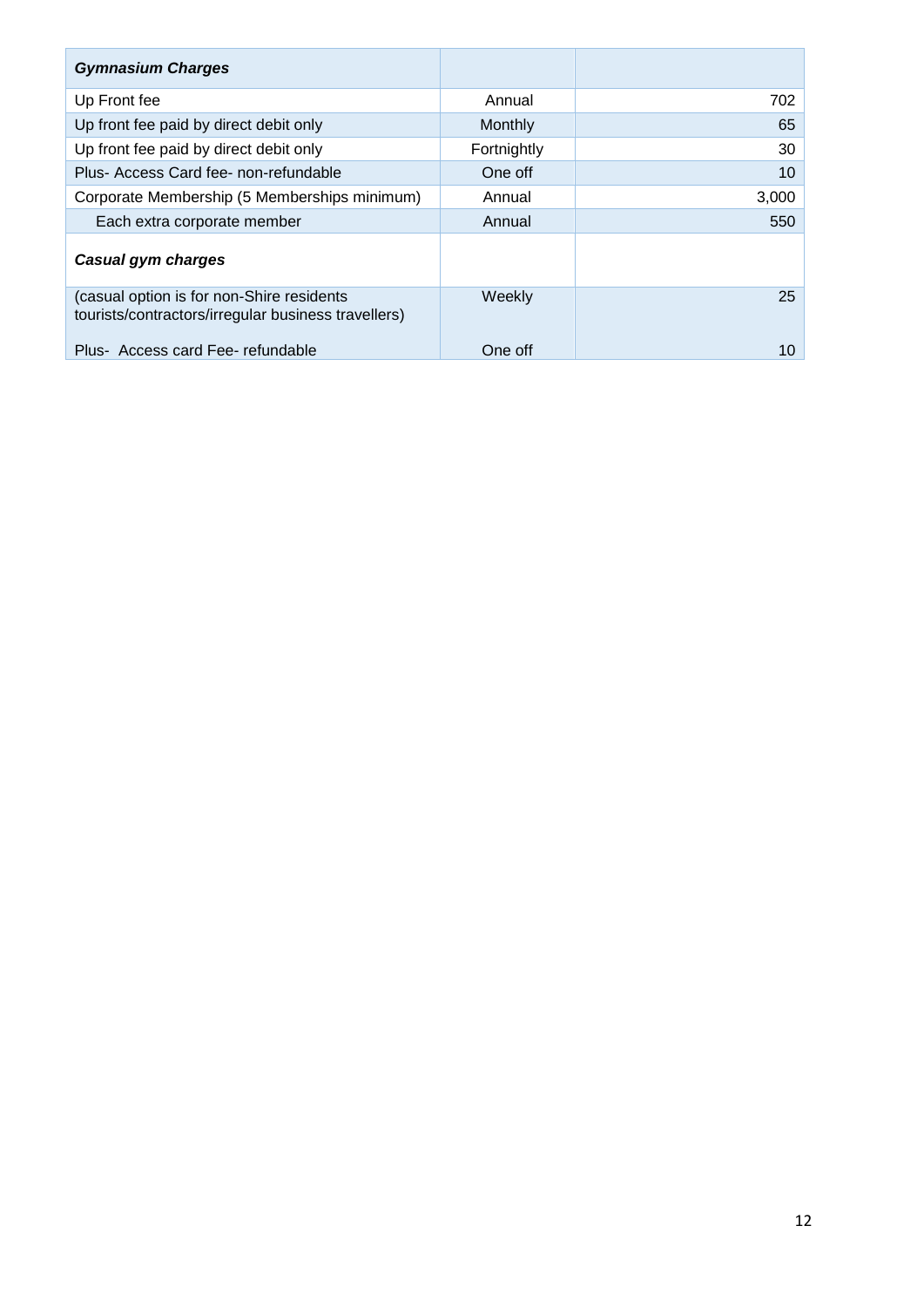#### **Dalwallinu Caravan Park**

Dalwallinu Caravan Park provides 44 Powered Sites. Washing Machine/Dryer Facilities. Please note we now have a chemical dump point available to all free of charge located inside the Caravan Park, just past the entrance and office on the right. Bookings are essential July, August and September

08 9661 1253/0427 364 388

10 Dowie Street Dalwallinu WA 6609

[dalwallinu.caravanpark@gmail.com](mailto:dalwallinu.caravanpark@gmail.com)

#### **Dalwallinu Hotel/Motel**

The Dalwallinu Hotel/Motel provides 8 hotel rooms with shared shower/toilet. Also available are 11 units (2 twin units, 1 family unit and 8 double units) with air conditioning and en-suite with tea/coffee making facilities. Hotel serves breakfast, lunch and dinner. Licensed restaurant. Town Centre.

08 9661 1102

19 Johnston Street Dalwallinu WA 6609

#### **The Old Convent**

The Historical Old Convent is located close to the town centre, in a quiet location. The Convent provides 16 rooms in the original building in various configurations to suit all travellers. These large rooms have tea and coffee making facilities, bar fridge, WIFI and air conditioning. There are 12 new en-suited rooms (these are not part of the existing building). Rooms include DB or KSSB, aircondition/heating, 40" flat screen TV's, desk chair, lamp and fridge. TOTAL ROOMS 28 This property also provides a large function room, swimming pool, pool table, BBQ area, bar facilities, mini golf course and second hand book exchange. Please note: All bathroom facilities in the original building are shared but close to rooms. Bath robes are supplied. For video and teleconferences, function room, private bookings with or without catering

08 9661 1551

34 Dalwallinu-Kalannie Road Dalwallinu WA 6609

[admin@theoldconventdalwallinu.com.au](mailto:admin@theoldconventdalwallinu.com.au)

[www.theoldconventdalwallinu.com.au](http://www.theoldconventdalwallinu.com.au/).

# **The Rest Bed & Breakfast**

2x1 QS rooms shared bathroom; 1xQS room, en-suite designed for disabled access; Single folder beds & portable cot available for family room requirements; Private lounge, dining, media room, continental breakfast only and complimentary secured WIFI. Inspection welcome. TARIFF (Eftpos facilities available) \$120.00/night QS \$15.00/night for children 4 & over in shared family room.

08 9661 1162